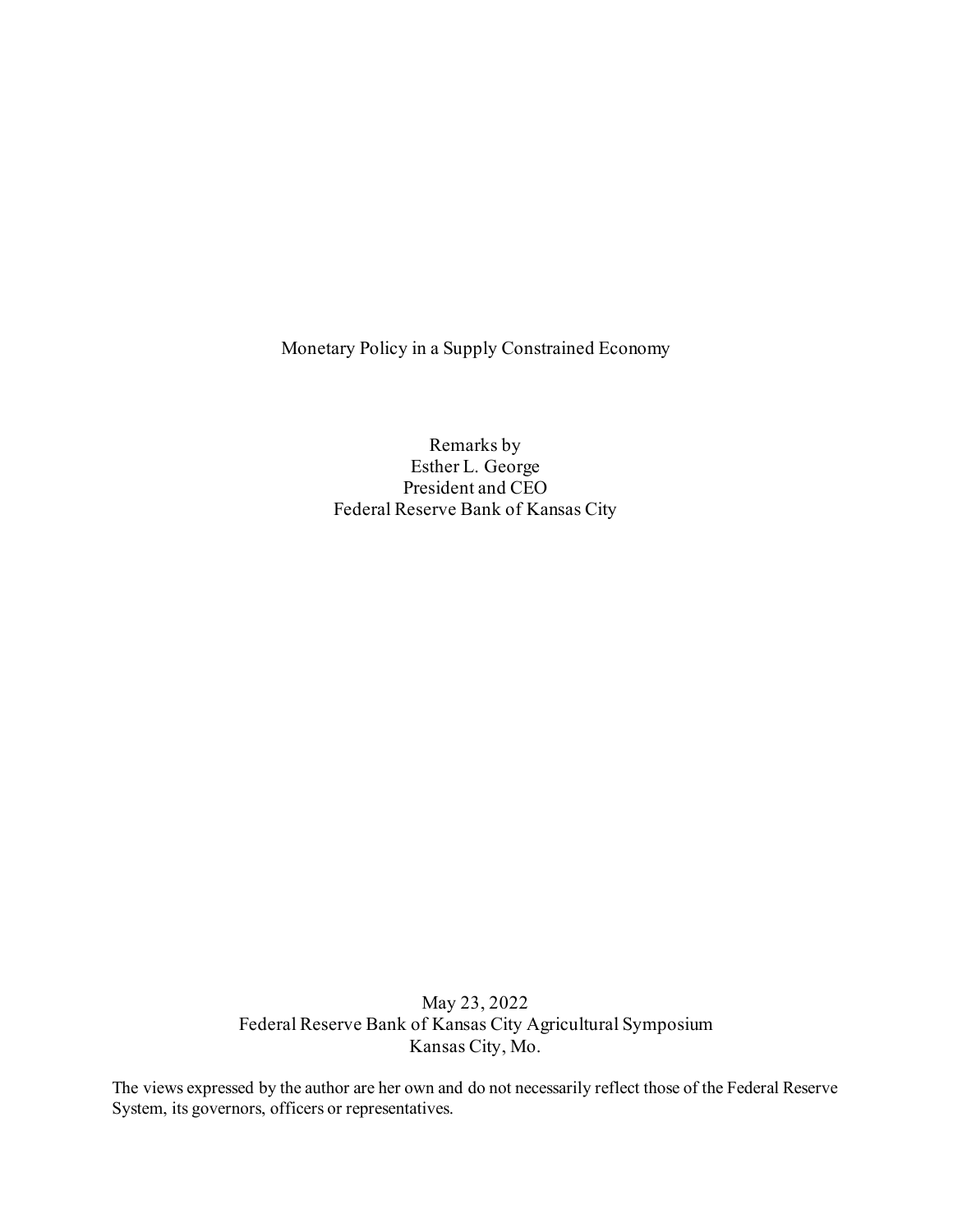Good evening. We're pleased to host this year's symposium to talk about a sector of the economy that is particularly important to the region we serve. I very much appreciate your participation and look forward to our discussion.

This year's topic takes a close look at labor market dynamics in the agricultural sector. As the title "Help Wanted in Agriculture" suggests, the availability of workers is a central concern among producers. This is true not only in agriculture but across the wider economy. In my remarks this evening, I'll talk about these labor market challenges in the context of broader economic conditions and will offer an outlook for the economy and for monetary policy.

I should acknowledge at the outset that a centerpiece of any observations about the economy is high inflation. After decades of low and stable prices in the United States, inflation has emerged as a central challenge in the economy. Prices are moving up, and more rapidly than at any point in the recent past. Over the year ending in April, the consumer price index (CPI) rose 8.3 percent, near the fastest pace in 40 years. Steep increases in energy and food prices are reflected in this number, partly attributable to disrupted commodity markets following Russia's invasion of Ukraine. But that is not the full story. Excluding food and energy, prices increased 6.2 percent over the last year, also near a 40-year high.

When inflation first started to pick up in early 2021, a few standout categories of goods seemed to be driving the increase. Prices for cars (new, used, and rented) played a disproportionate role in boosting the overall inflation rate, even as many other categories of consumption showed little price pressure. In fact, inflation at that time was historically dispersed. In the first quarter of 2021, categories of goods and services accounting for about 20 percent of spending recorded inflation rates significantly higher than their previous trends. An even greater share, about 25 percent, were showing rates of inflation significantly below trend. However, by the end of 2021, price pressures had broadened significantly, with almost 50 percent of expenditures recording inflation significantly above previous trends, while the proportion of goods and services with exceptionally weak inflation had collapsed to zero.

The inflation we are now experiencing is obviously both too high and too broad to dismiss. It has become a top priority for the Federal Reserve to return inflation to its 2 percent objective.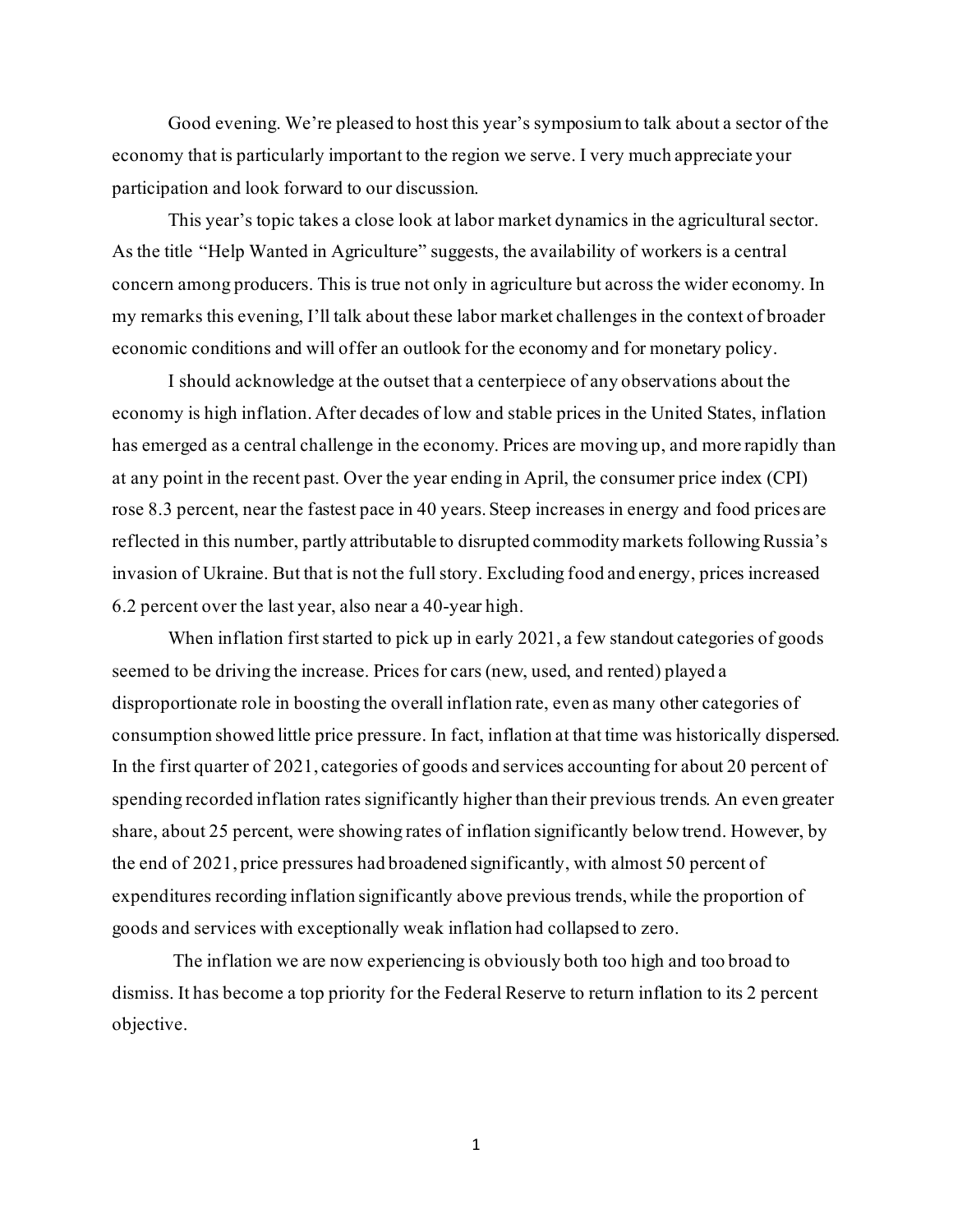## **How did we get here?**

The factors behind the recent increase in prices are fairly straightforward: When demand for goods and services exceeds the economy's ability to supply those goods and services, prices rise. The nature of this demand and supply imbalance, however, poses some challenging issues for policymakers.

As the economy reopened throughout 2021, demand surged, supported by a tremendous amount of policy stimulus. The federal government has provided about \$6 trillion of fiscal stimulus since the start of the pandemic. Monetary policy was also very accommodative, as the Federal Reserve cut interest rates to zero and added over \$4 trillion to its balance sheet. Together, fiscal and monetary policy provided a massive boost to the economy, encouraging consumers to spend.

And spend they did, particularly on goods. Additional time at home during the pandemic apparently allowed households to identify needs they might not have previously known they had, and demand for kitchen appliances, entertainment systems, and exercise equipment skyrocketed. Although purchases of durable goods have eased after jumping in the first half of last year, they remain about 10 percent above pre-pandemic trends.

The fast recovery of the labor market has also encouraged spending. The economy added a record number of jobs in 2021. In the first four months of this year, a further 2 million jobs were added, about equal to the total number of jobs created in each *full year* of the 2010s. More people working increases incomes and supports higher spending.

With the amount of stimulus injected into the economy, the strength of demand is not particularly surprising. Although the surge in consumption was certainly not a given recalling how uncertain the course of the pandemic remained throughout 2021.What is more surprising, from my perspective, is the underperformance of the supply side of the economy. Even as inflation suggests that the economy is operating far above capacity, practically bursting at the seams, the level of real GDP remains 2½ percent below its pre-pandemic trend, a shortfall equal to a typical year's worth of growth.

The emergence of supply constraints has put the economy in somewhat unfamiliar territory. In the two decades prior to the pandemic, it was widely thought that the primary factor holding back economic growth was weak demand. Underlying this belief was the relative benign nature of inflation over this period, even in the face of historically low global interest rates and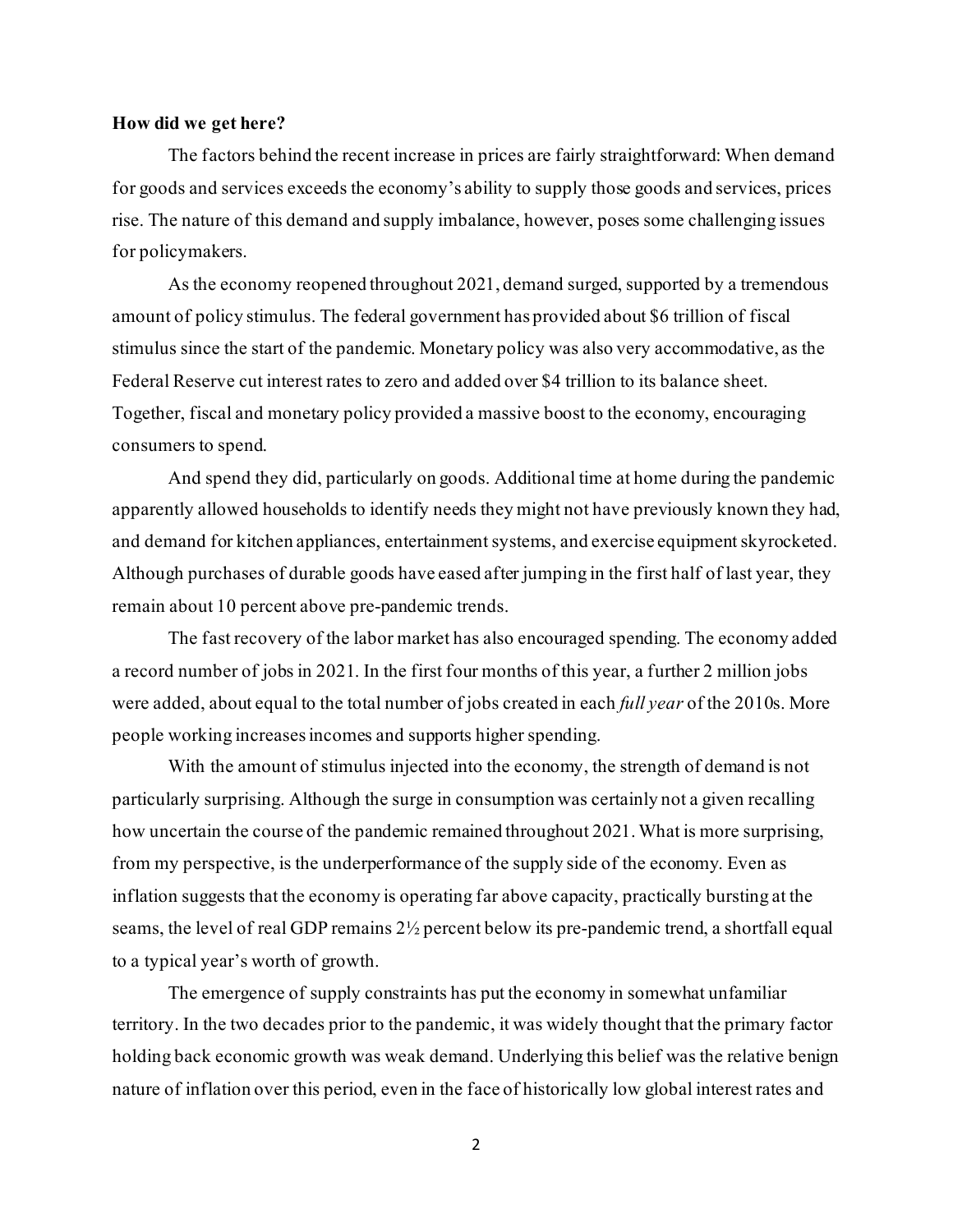low unemployment. An apparently low neutral rate of interest, a level known to economists as rstar, suggested that monetary policy had to work pretty hard just to keep demand in the vicinity of the economy's available supply.

Now supply constraints dominate the economic narrative. What changed? One possibility is that nothing has changed. Perhaps the pre-pandemic economy was closer to full capacity than we realized. However, another possibility is that the pandemic has resulted in persistent, perhaps even permanent, damage to the productive capacity of the economy.This damage could be manifested along a number of dimensions. I'll highlight three: persistent damage to global supply chains, the quick destruction of capacity in the services sector, and long-lasting damage to workforce engagement and labor force participation.

# **Persistent disruptions to supply chains**

The initial shock of the global shutdown in March 2020 tangled the carefully coordinated movement of shipping containers, the lifeblood of global commerce, and disrupted global production networks. Although progress has been made and the line of ships waiting off the shore of Long Beach has diminished, disruptions have migrated to other parts of the supply chain. For example, warehouse space has become scarce in many markets.

Production and capacity have also been affected. The semiconductor shortage and its impact on the automobile sector are well known, but other industries have also been hit by shutdowns. For example, in 2020, following a sharp fall-off in demand for diesel and gasoline, a number of refineries in the United States permanently shut down, lowering domestic refining capacity by 5 percent. This loss of capacity has contributed to the run up in fuel prices this year as remaining capacity is running flat out.

More broadly, the war in Ukraine has disrupted the supply and transportation of many commodities, pushing up prices for energy and food across the world. The international price of crude oil has increased 40 percent since the beginning of the year, as sanctions threaten the flow of oil from Russia, the world's third largest producer and a major exporter. Likewise, the price of natural gas, another key Russian export, has climbed around the world, putting upward pressure on prices for the whole constellation of goods and services for which natural gas is a key input, from electricity to fertilizer.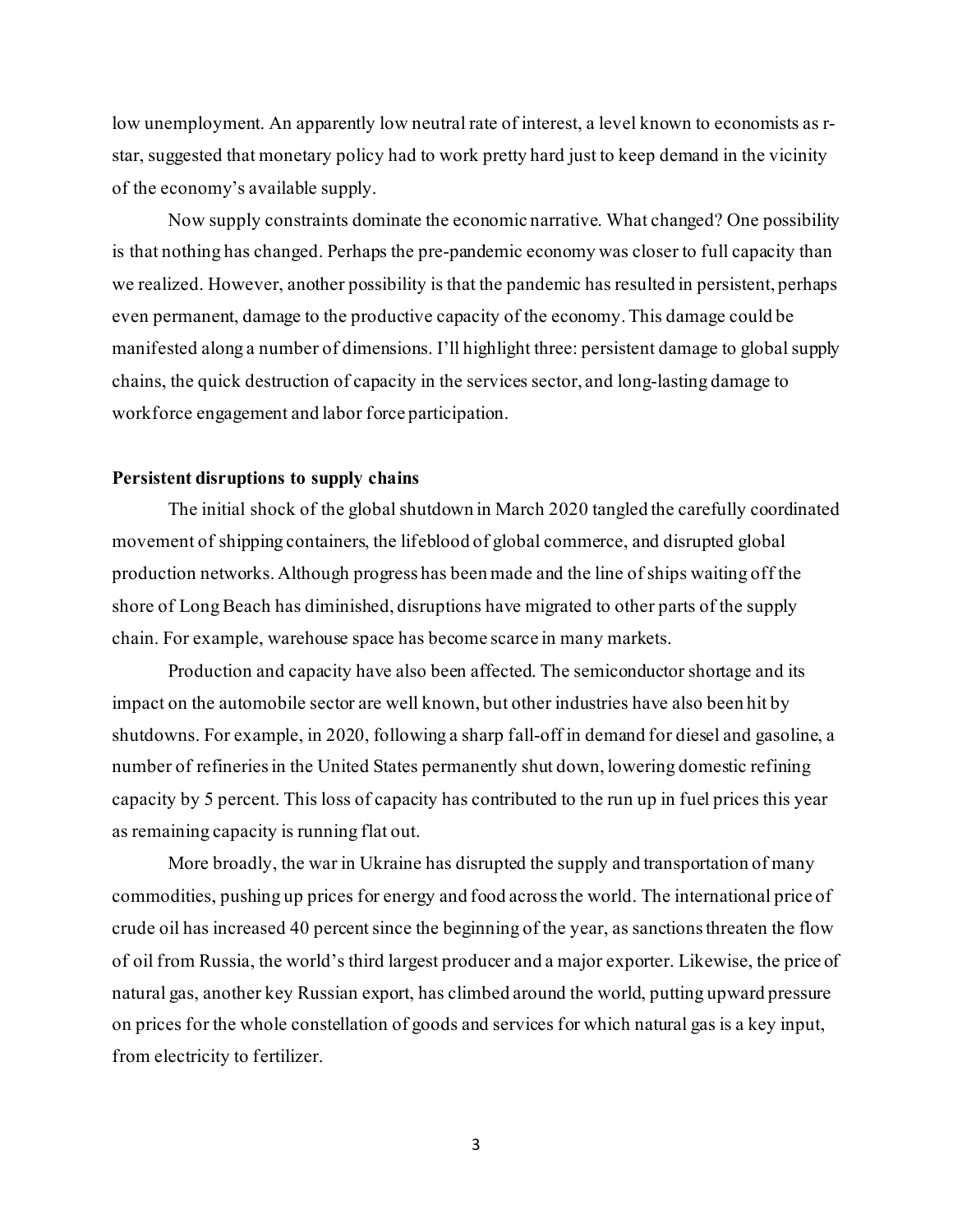Similar to energy markets, the prices of many agricultural commodities also surged with the war in Ukraine and have remained very high. The price of wheat, for example, is about double what it was a year ago, but the prices of other major commodities are also considerably higher than last year and much higher than before the pandemic. While the increase in prices has supported incomes in the farm sector, I have heard many contacts in our region describe their angst about rising input costs, or potentially even the availability of some key inputs, such as fertilizer. Alongside strong incomes, the price of farmland in many parts of the country has also set new records, which may be positive for those who own land, but has begun to raise costs substantially for those who rent from one year to the next.

Across the spectrum of these supply constraints is growing concern about the persistence of these issues. As the efficiency of just-in-time production and global networks gives way to the accumulation of unproductive inventories and a preference for resiliency over efficiency, the damage could prove permanent. These effects are compounded by a war that has had a dramatic impact on global commodity markets and offers few signs of near-termresolution.

# **The quick destruction of capacity in the service sector**

A second factor pointing to supply-side damage can be found in the service sector of the economy. Transportation and production bottlenecks have been particularly important for explaining the upward movement in goods prices, but recently services prices have also been picking up. The 12-month change in services prices (excluding energy) reached 4.9 percent in April, the fastest pace in over 30 years.In April alone, services prices increased 0.7 percent, also a 30-year high. This jump is particularly notable because service price inflation is normally stable month-to-month. Over the past three decades, for example, 70 percent of the time the monthly changes in services prices have hovered between 0.2 or 0.3 percent.

The increase in services price inflation is occurring despite continued weakness in the sector. Consumption of services only returned to pre-pandemic levels in the first quarter of this year, and, if we were to extend the pre-pandemic trend growth rate, services consumption is 4 percent below where it might have been. Given apparent slack in the services sector, why are prices moving up so strongly? It could be that excess capacity in the services sector disappeared much more quickly than we might have anticipated, so that even with subpar output the sector is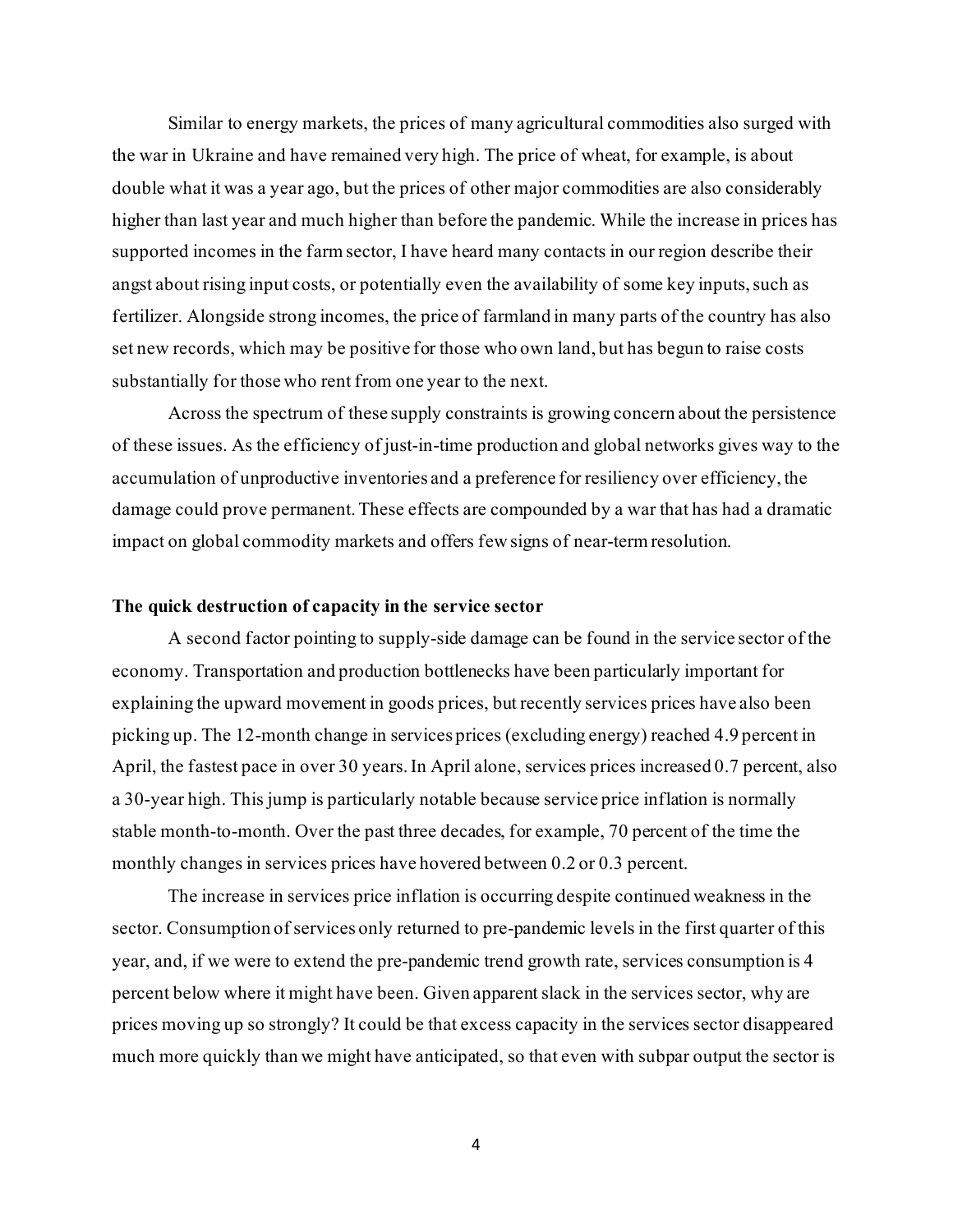not actually operating with much slack. Lack of labor supply is clearly part of the story (and one I'll discuss later) but this sector saw capacity destruction early on.

The pandemic recession was different from most recessions in that demand for services was hit particularly hard while demand for goods skyrocketed.Typically, the consumption of goods falls more steeply than services with downward pressure on prices as slack opens up in the economy. What we may be seeing in the current services-led recession is a much quicker adjustment of available capacity than in a typical recession. Lower fixed costs in the services industry may have allowed firms to quickly eliminate excess capacity in reaction to a steep fall in demand.

To provide a concrete example, let's look at the market for haircuts. The real consumption of haircuts has decreased by over one-third relative to pre-pandemic levels, a decline likely initially attributable to social distancing and then later to the relaxed grooming standards associated with working from home.

Given a traditional understanding of the economy, with fixed costs to adjusting capacity, this sharp falloff in demand for haircuts should have resulted in a tremendous amount of slack in the hairdressing industry and downward pressure on prices. However, the price of haircuts has not declined, but rather recorded some of the largest increases in decades. Post-pandemic, haircut inflation has been running at about a 5 percent pace, the fastest pace in 40 years and about twice the pre-pandemic average.

Why would prices rise with this sharp drop in demand? It appears that the industry reacted quickly to the fall in demand and cut capacity. Employment in the industry is down 15 percent from pre-pandemic levels and has shown little movement in recent months. Interestingly, there has been a large increase in the number of establishments, both barber shops and beauty salons, but only locations with less than 5 employees. The number of larger establishments with more than 5 employees has fallen off sharply.

A similar, more publicized, dynamic has played out in the air travel industry. After plunging in the initial months of the pandemic, air travel has bounced back but remains almost 10 percent below pre-pandemic levels. However, airfares have increased robustly over the past year and are now close to 15 percent higher than their pre-pandemic level. The industry quickly cut capacity after air travel plummeted in the spring of 2020 and increasing capacity with the revival of demand has been difficult.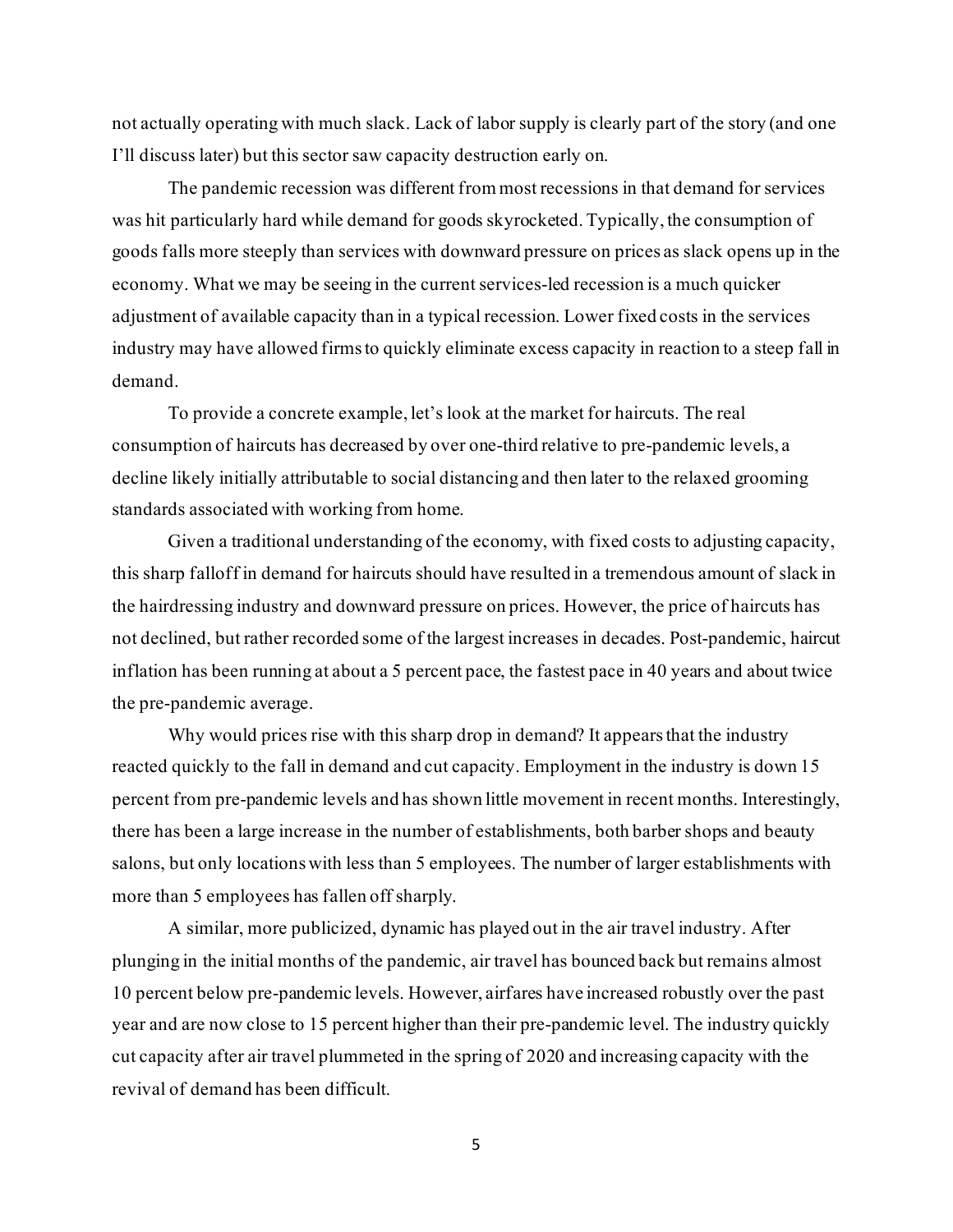### **Continuing labor market frictions**

The inability of the service sector to quickly add capacity is intrinsically related to the third factor holding back the supply side of the economy: continued frictions in the labor market. By many metrics, the labor market appears to be unusually tight. The unemployment rate, at 3.6 percent, is close to a historic low. The number of posted job vacancies is the highest on record, as is the pace at which workers are quitting their jobs, an indicator of a hot labor market as workers are more likely to quit when alternative opportunities are abundant. Speaking to contacts in the region, hiring and retaining workers is an acute challenge. Yet, notwithstanding the apparent tightness of the labor market, employment remains over 1 million workers short of prepandemic levels and considerably further below the pre-pandemic trend.What explains this gap? I will highlight two dynamics weighing on the labor force: lagging labor force participation and a significant step down in the pace of immigration.

In April, the percentage of the working age population participating in the labor force was 1.2 percentage points lower than before the pandemic.Controlling for population growth and aging, this implies a gap of about 2 million workers relative to pre-pandemic levels.<sup>[1](#page-6-0)</sup> Earlier in the recovery, prime age women made up a disproportionate number of the missing workers, possibly due to disruptions to childcare arrangements. More recently, prime age participation has rebounded to close to pre-pandemic levels, such that the largest contributors to the current gap in participation are workers older than 65. Participation for the 65-plus age group fell off sharply with the pandemic and has not shown much recovery, perhaps as fears of illness lessened the desire to work and this was a feasible option as rising asset values boosted retirement wealth.

Another factor contributing to the tight labor market has likely been a significant fall off in the number of immigrants. This issue is often highlighted by our regional contacts in the agricultural sector and other parts of the economy. Immigration started to move down in 2016 and then fell off sharply during the pandemic. If immigration had continued at its earlier trend for the previous five years, estimates suggest there would be an additional 3 million immigrants, many of whom would have joined the workforce.<sup>[2](#page-6-1)</sup>

<span id="page-6-0"></span><sup>1</sup> See Tuzemen, ["How Many Workers are Truly 'Missing' from the Labor Force?"](https://www.kansascityfed.org/research/economic-bulletin/how-many-workers-are-truly-missing-from-the-labor-force/)Economic Bulletin, May 6, 2022.

<span id="page-6-1"></span><sup>&</sup>lt;sup>2</sup> See Cohen and Shampine, "*Immigration Shortfall May be a Headwind for Labor Supply*" Economic Bulletin, May 11, 2022.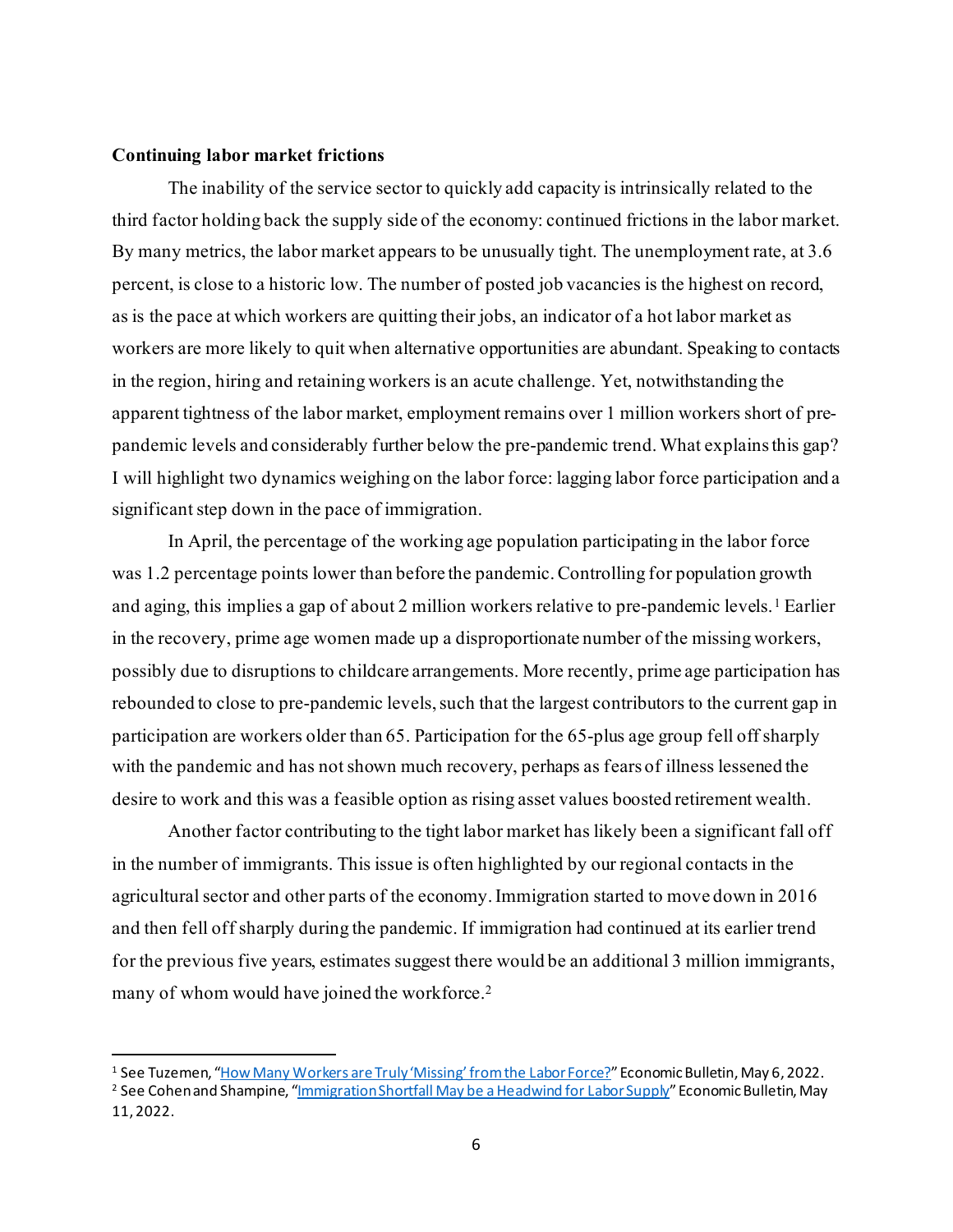#### **Where do we go from here?**

With these thorny supply side issues affecting the economy, what role does monetary policy play? Certainly, monetary policy cannot fix supply shocks. But monetary policy does play an important role in addressing the imbalances between supply and demand. With inflation high, monetary policy must act to dampen the pace of demand growth, bringing demand into alignment with supply and relieving pressure on prices.

On the supply side, for example, faster increases in production, perhaps as supply chains continue to untangle or as a greater number of workers return to the labor force, could relieve pressure on prices as monetary policy tightens. Conversely, even further disruptions to production, from continued lockdowns in China or further fallout from the Ukraine war, could add to inflation pressures and require a stronger monetary policy response.

On the demand side, if, as appears increasingly likely, the war proves a major drag on global growth, or if Covid lockdowns substantially dent growth in China, then lower demand might take some of the heat out of inflation. However, an important wildcard in the outlook for demand is the trillions of dollars of excess savings sitting in household bank accounts.These savings represented a reassuring buffer early on. Now with demand hot and persistent supply constraints, an abundance of liquid checking deposits could potentially make the Federal Reserve's job of cooling demand more challenging.

## **Considerations for the path of policy**

With inflation at a 40-year high and the unemployment rate near record lows, the stance of monetary policy has belatedly shifted to the removal of accommodation. A series of interest rate increases combined with significant reductions in asset holdings are underway. However, with real inflation-adjusted interest rates still deeply negative and the balance sheet twice its prepandemic size, questions about the path of policy are prevalent. I will provide some context on how I am thinking about these questions.

The responsiveness of the economy to changes in the interest rate can be difficult to predict in part because it is likely to vary over time. For example, with consumption skewed towards durable goods, which tend to be more interest-sensitive than other components of spending, it is possible that higher rates will have a more pronounced impact on demand and